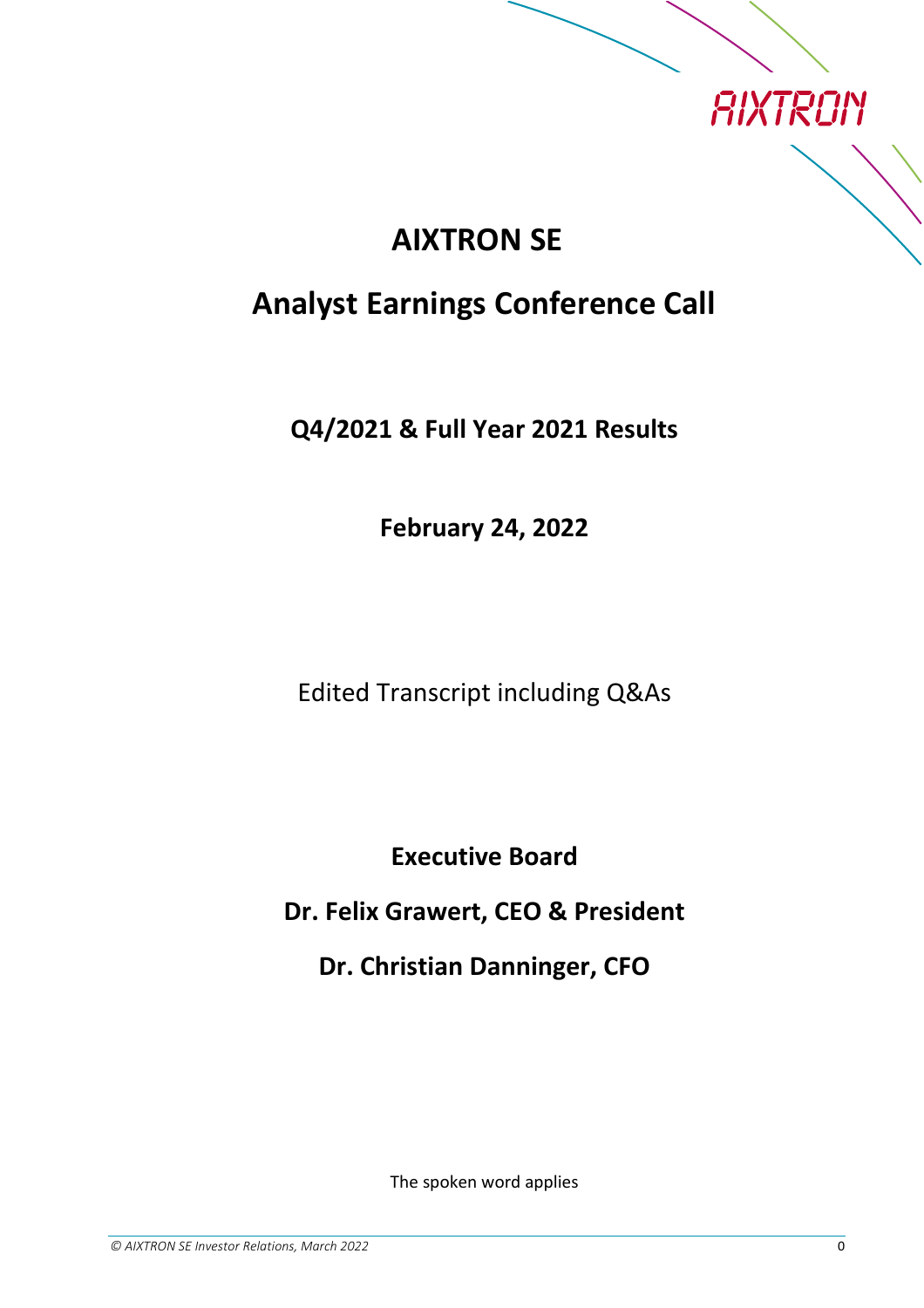

### **Slide 1 – Operator & Forward-Looking Statements**

#### **Operator**

Ladies and gentlemen, welcome to AIXTRON's fourth quarter and full year 2021 results conference call. Please note that today's call is being recorded. Let me now hand you over to Mr. Guido Pickert, VP of IR & Corporate Communications at AIXTRON, for opening remarks and introductions.

#### **Guido Pickert**

*Investor Relations & Corporate Communications*

Thank you, operator. Welcome to AIXTRON's presentation of our Q4 and FY 2021 results. I'd like to welcome our CEO, Dr. Felix Grawert and our CFO, Dr. Christian Danninger.

As the operator indicated, this call is being recorded by AIXTRON and is considered copyright material. As such, it cannot be recorded or rebroadcasted without permission. Your participation in this call implies your consent to this recording.

Please take note of our Safe Harbor Statement which can be found on page 2 of our results presentation slide deck, as it applies throughout the conference call.

This call is not being immediately presented via webcast or any other medium. However, we will place an audio file of the recording or a transcript on our website at some point after the call.

I would now like to hand you over to our CEO Felix Grawert for opening remarks. Felix?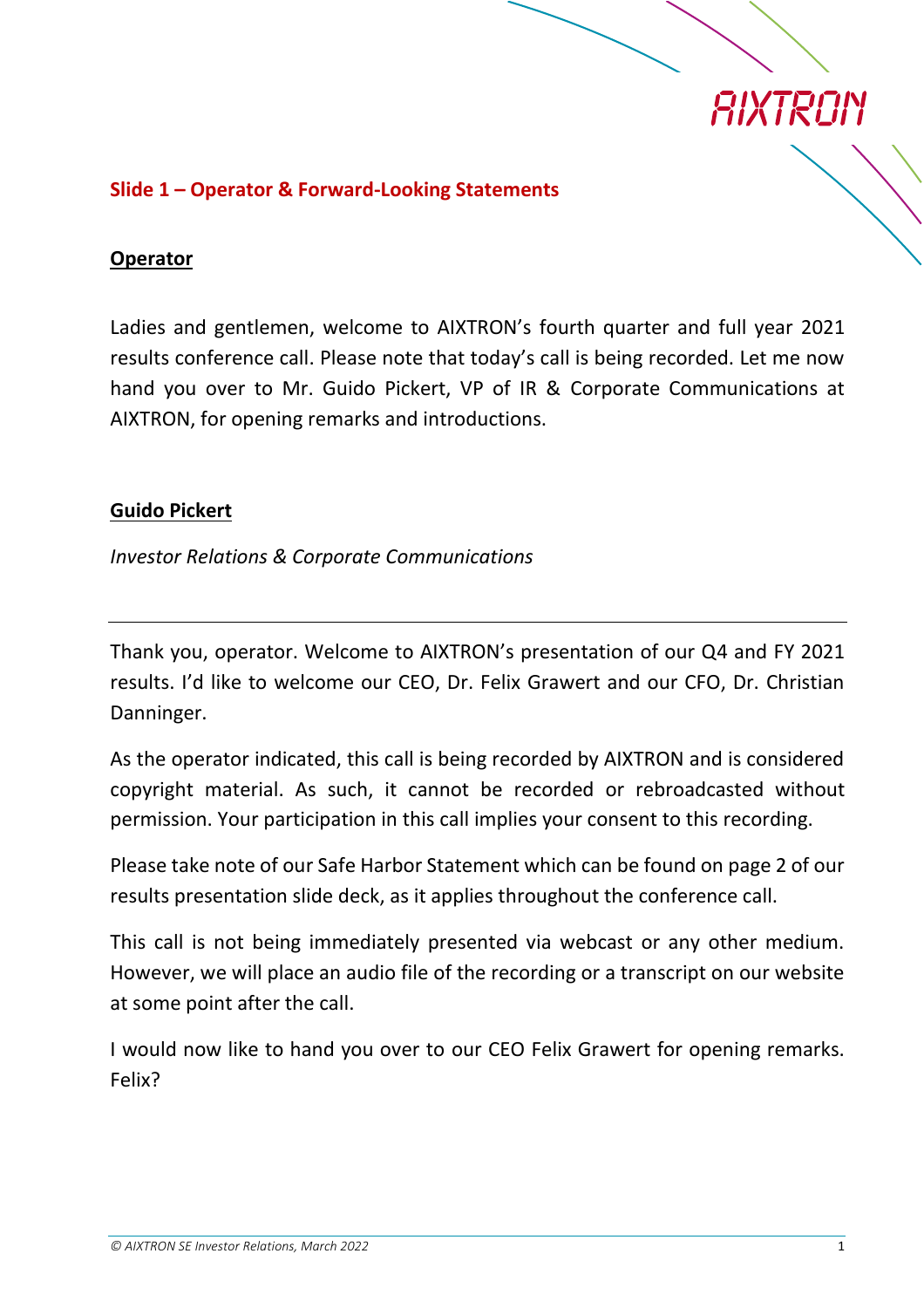

## **Slide 2 – Q4/2021 and FY/2021 Highlights & Operational Performance**

#### **Dr. Felix Grawert**

*Executive Board*

Thank you, Guido! Let me also welcome you all to our Full Year 2021 results presentation. I will start with an overview of the highlights in the year and then hand over to Christian for more details on our financial figures and our ESG related Initiatives. Finally, I will give you an update on the development of our business and I will present our new 2022 fully year guidance to you.

Let me start by giving you an overview of the key developments in Q4 and the year on **slide 2**.

Let me start with the very good news about our business development in 2021:

This was a very exciting and successful year for us! We were able to increase our orders by 65% and our Revenues by 59%. Our operating income and net profit almost tripled!

We have achieved our guidance in all metrics with total Orders of close to 500 million Euros, Revenues of 429 million Euros, a gross margin of 42% and an EBIT margin of 23%. Given the constrained global supply chains and logistics, our team did a fantastic job in achieving such an output and result.

But behind all this is the strong demand growth from our customers, particularly driven by the volume ramp of GaN-based Power Electronics.

The demand growth is fueled by a broad base of application segments coming from the global megatrends of sustainability, electrification, and digitalization.

We observe that in some areas such as Power Electronics, compound semiconductors are moving from their role from "specialty" and "niche" materials to become the workhorse in the semiconductor volume market. Compound semiconductors are a key technology for numerous areas of technology, as they are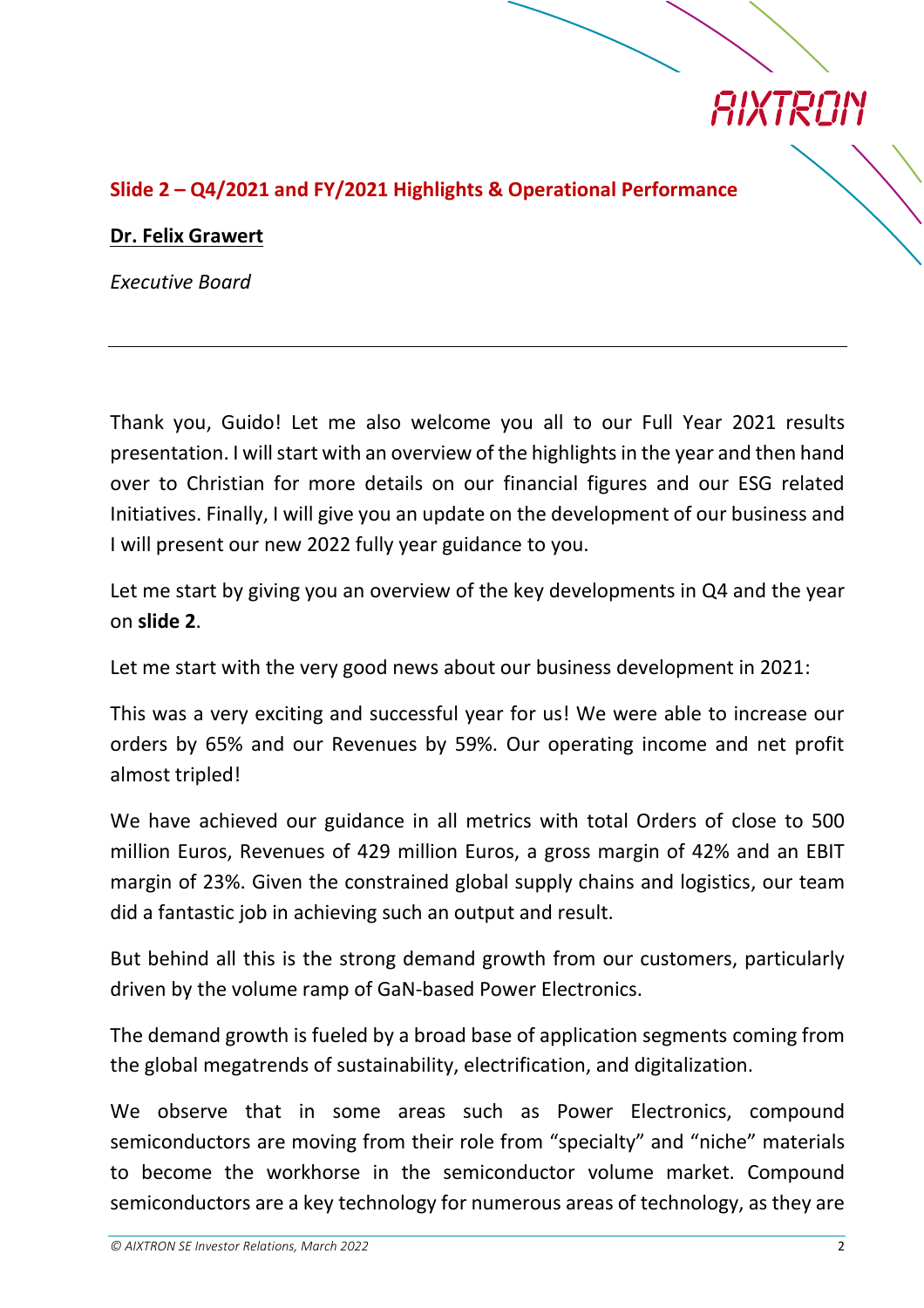## *AIXTRAN*

superior to the incumbent silicon-based semiconductors in many aspects - this will drive our growth on a sustainable basis! For 2022, we see a continuation of the strong order momentum throughout all our key markets. The demand remains balanced across the different applications. Overall, we expect a double-digit growth year again.

Let me have a quick look at our Q4-performance starting with our order intake. As in previous quarters, GaN Power was again the strongest contributor to our orders. Wireless & optical data communications, LEDs and lasers also had sizeable contributions. In total, Q4-orders came in at 120 million Euros.

Revenues in Q4 were at 181m which is the highest level of the last 10 years, and we were able to meet customer demand. It is important to note that this shows that our manufacturing and supply chain are well equipped for further growth in the years to come.

Gross margin in Q4 was 44% and EBIT margin 32% - both being an expression of our profitable business model.

So overall, we saw strong, profitable growth in 2021 and we will continue to grow also during 2022 and beyond! I will explain the details of our new 2022 guidance to you at a later point of this call.

Before I hand over to Christian, I am happy to announce that we will propose to our shareholders to pay out a dividend of 30 Euro Cents per share, following this successful year. This proposal is subject to shareholder approval on our virtual Annual General Meeting on May 25, 2022. This would represent a pay-out-ratio of 35 percent of our group net result.

Now, I will be handing over to our CFO Christian Danninger. He will take you through the Q4 and full year 2021 financials.

Christian?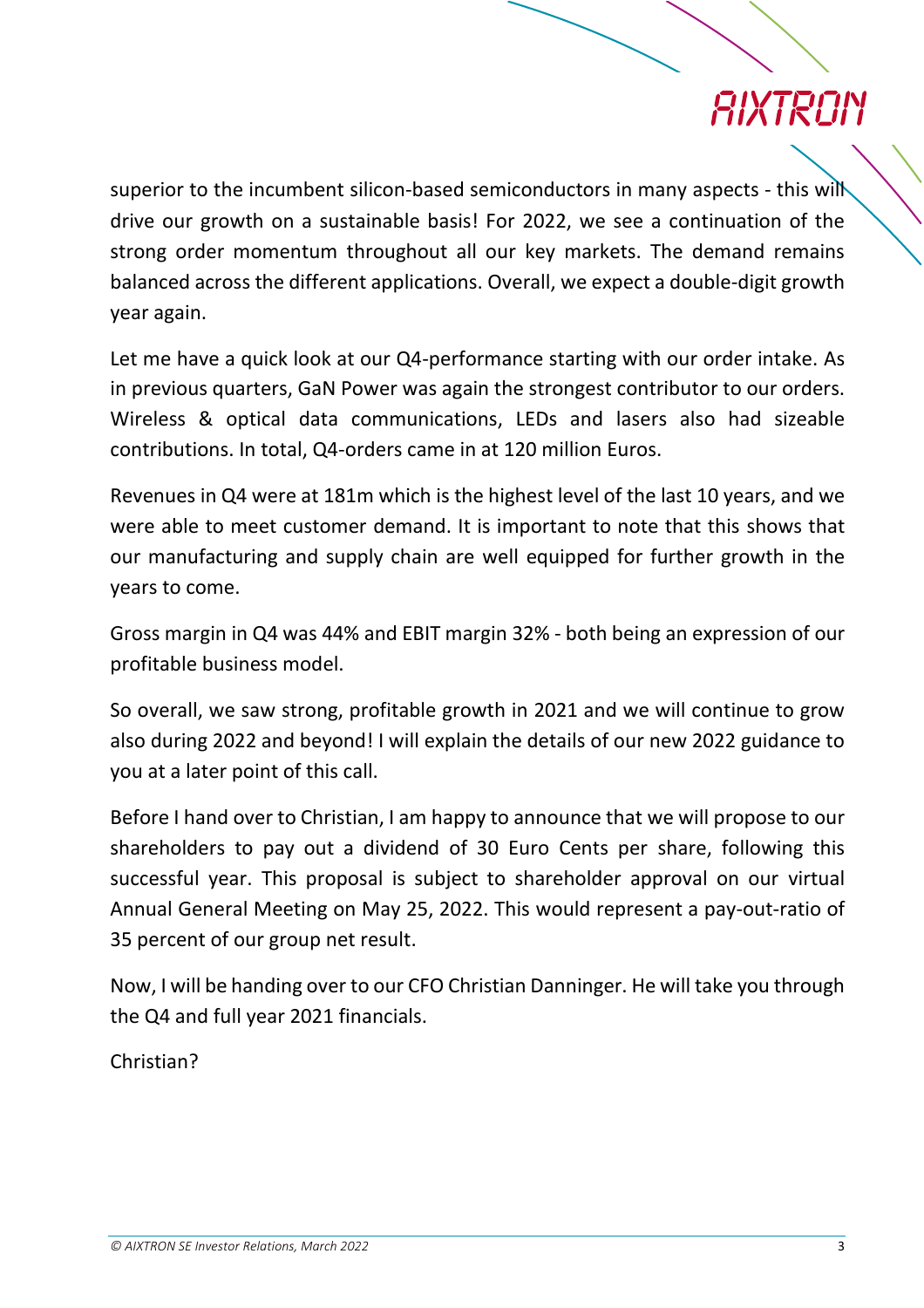

## **Slides 3-5 – Q4 and FY/2021 P&L, Balance Sheet, Cash Flow**

#### **Dr. Christian Danninger**

*Executive Board*

Thanks, Felix, and hello to everyone.

Before I start the review of financials, I'd like to take the opportunity to give you an update on our ESG performance and related activities.

We regularly receive ESG ratings from rating agencies like ISS, MSCI, CDP or Sustainalytics. While all of our ratings are quite positive already, CDP has further raised our rating significantly by 4 levels from D to B and MSCI went up from BBB to A in 2021. You are also aware that we are a **climate neutral company already since 2019.**

To further push and accelerate our ESG agenda, we have recently upgraded our organizational setup in this area. We have established the new position of "ESG & Sustainability Management", reporting directly to me.

To document that we are committed to play a leading role in the field of ESG , we have today already reported EU Taxonomy **aligned** figures on a voluntary basis for 2021, which goes beyond the legal requirement to report EU Taxonomy **eligible** figures only for 2021.

After a detailed analysis and assessment process, we assessed **57% of our revenues, 39% of CapEx and 76% of OpEx** to be **EU Taxonomy aligned** and thus considered environmentally sustainable in the sense of the EU Taxonomy Regulation.

At AIXTRON, OpEx as defined in the EU Taxonomy Regulation correspond to the company's R&D expenses. Therefore, we are particularly proud on the high results for the two key figures OpEx and CapEx, which impressively document the sustainability of AIXTRON's investment strategy, especially in research and development. Consequently, a further increase in environmentally sustainable revenues in the next years is likely when the newly developed technologies move into broad adoption.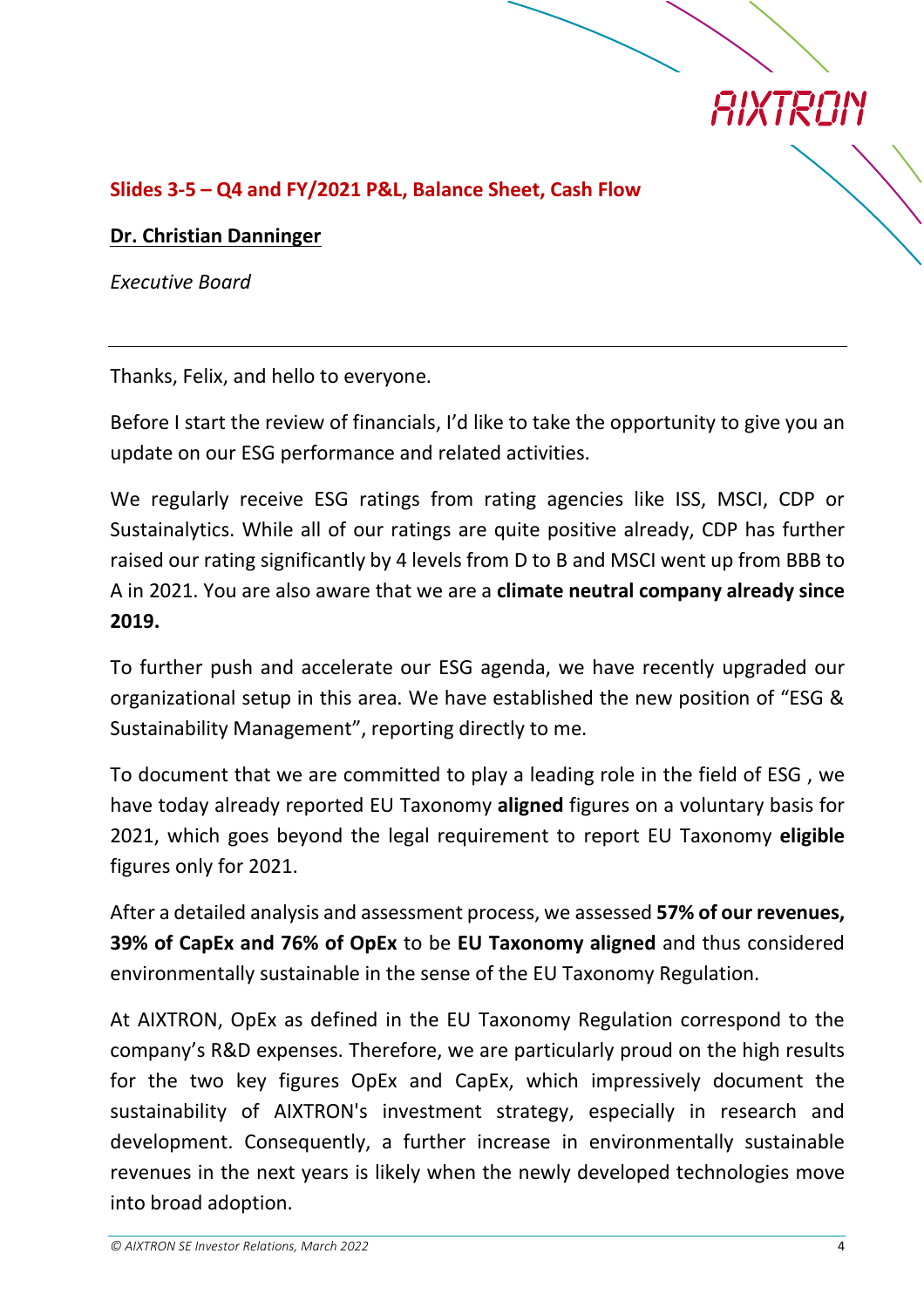These taxonomy-aligned technologies are wide-band-gap (WBG) power semiconductors based on gallium nitride (GaN) and silicon carbide (SiC) as the key to energy-efficient power electronics, Micro LEDs for the next generation of displays, lasers for data communication as a key technology for the digitalization of our world and more.

All these technologies have one thing in common: they are much more energy efficient compared to the current technologies available on the market and thus contribute significantly to the reduction of greenhouse gas emissions. Among many other benefits of these technologies, they significantly support the global efforts to mitigate climate change.

For further details I refer to slide 9 of our investor presentation and to our sustainability report 2021.

Let me now continue with our income statement on **Slide 3**.

As Felix mentioned, total revenue for the year was 429 million Euros compared with 269 million Euros in 2020. This reflects almost 60% growth over the previous year! Revenues in Q4/2021 even grew by 67% year-on-year.

The 2021 gross margin of 42% was 2 percentage points higher compared to the same period last year. In Q4/2021, gross margin was 44% compared to 42% a year ago. The difference is mainly due to a higher share of products shipped with better margins in Q4/2021 versus Q4 of 2020.

Operating Expenses for the year increased from 73 million Euros in 2020 to 83 million in 2021.

The increase in annual operating expenses was mainly due to the following factors:

Firstly, we incurred higher variable compensation components and we incurred onetime expenses for the restructuring and the wind down of APEVA totaling to approx. 3,9 million Euros.

Secondly, in the prior year we had a positive one-time effect in other operating income of 3 million Euros.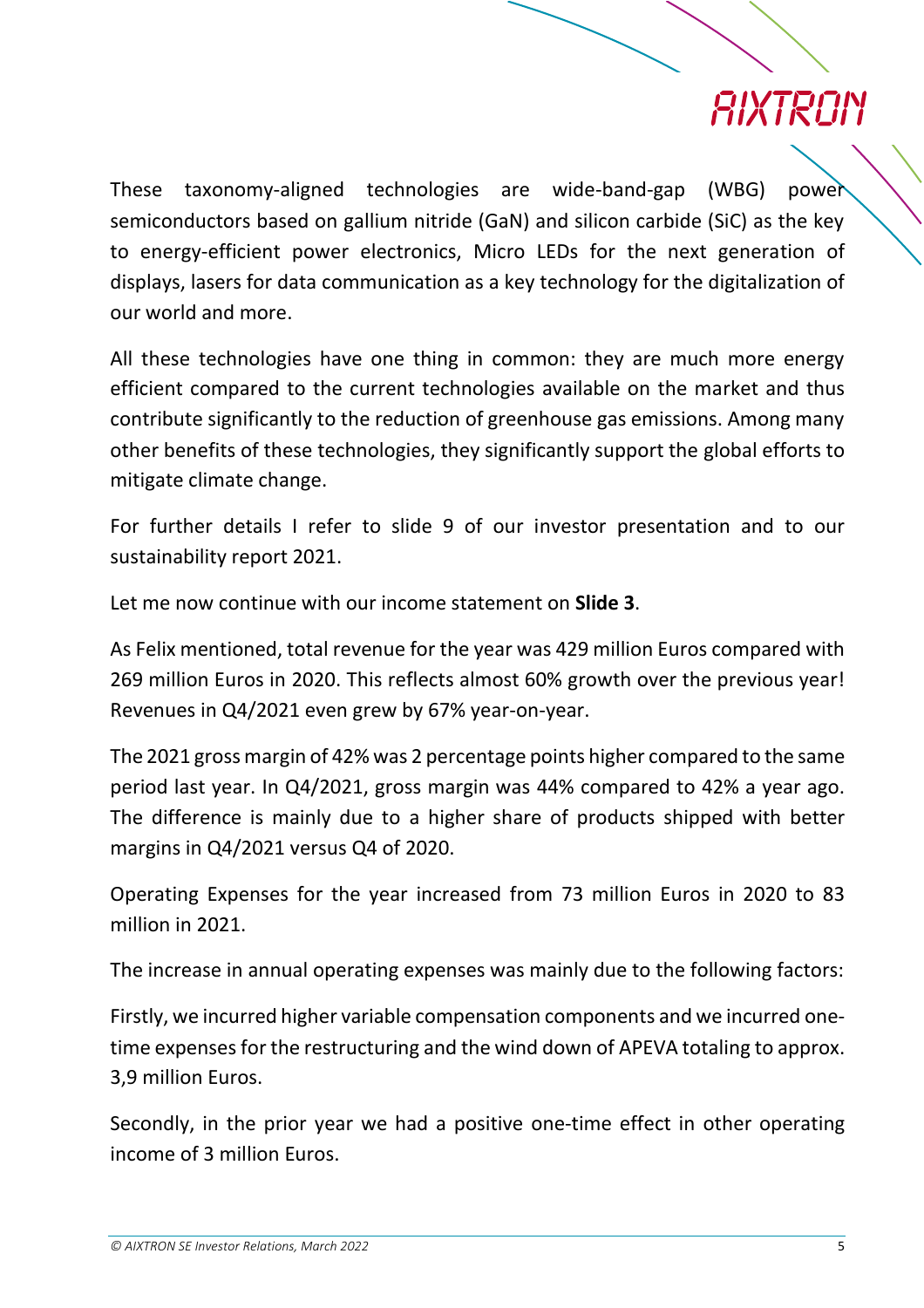In Q4/2021, Operating Expenses increased slightly to 22 million Euros compared to 21 million Euros in Q4/2020.

S, G & A expenses of 35 million Euros in 2021 were 7 million Euros higher year-onyear, mainly due to the factors I just mentioned.

R&D expenses in 2021 remained roughly stable at 57 million versus 58 million Euros in the same period last year. This reflects lower running costs for APEVA during the year, largely offset by increased expenses for the development and completion of our next-generation MOCVD equipment.

In 2021, we recorded net other operating income of 10 million Euros which was below the 13 million recorded a year before. This difference was mainly due to the other operating income of almost 3 million Euros in 2020 as mentioned before.

Our 2021 EBIT was 99 million Euros at a margin of 23% versus an EBIT of 35 million Euros at a 13% margin in 2020. This was mainly due to the year-on-year increase in revenues and with that, the corresponding increase in gross profit.

The 184% higher EBIT at 59% higher revenues in 2021, proofs the strong operating leverage effect we have on higher revenues translating over-proportionally into bottom line earnings.

In Q4/2021, we realized an EBIT of 58 million Euros at an EBIT margin of 32% for the quarter compared to 25 million Euros and 23% in Q4/2020, demonstrating the same effect.

For the full year, we incurred total tax expenses of 4 million Euros at a tax rate of 4% compared to 1 million Euros tax expenses at a tax rate of 2% in 2020. In both years, we were able to utilize historical tax loss carry forwards and capitalize some additional deferred tax assets based on expected future profits.

We generated a net profit of 95 million Euros in 2021, compared to 35 million Euros in the same period of 2020, primarily due to the discussed volume and margin effects. Per Share this means 85 Euro Cents in 2021 versus 31 Euro Cents in 2020.

Turning to the balance sheet **on the next slide.**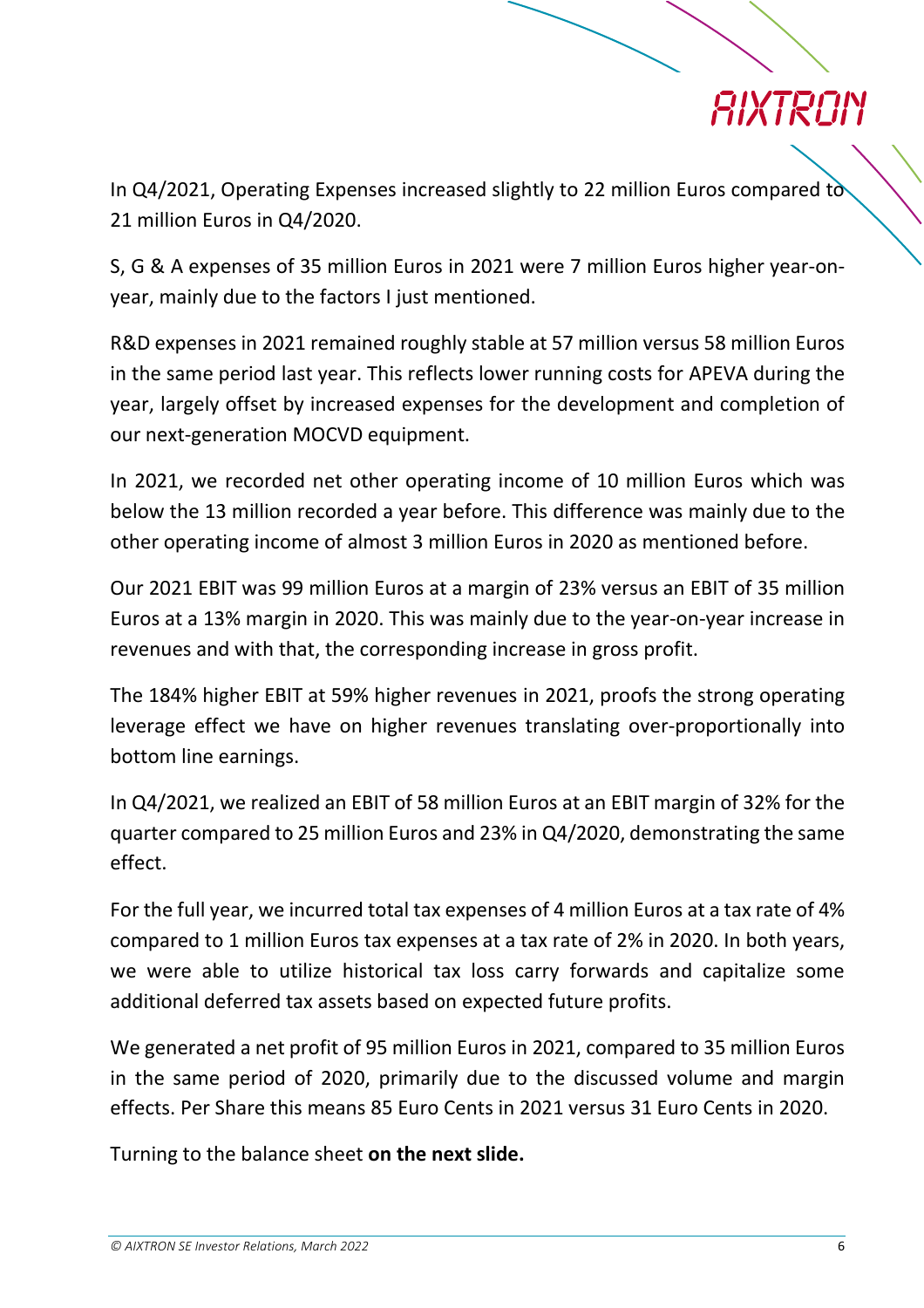## *RIXTRAN*

Inventories have risen to 121 million Euros from 79 million Euros at the end of 2020 in preparation for the further increasing business volume in 2022.

Advance payments received from customers increased to 77 million Euros from 51 million Euros at the end of 2020, which represents about 35% of order backlog.

Trade receivables increased to 81 million Euros, mainly due to the very recent strong deliveries made in Q4 for which we expect to collect payment primarily in Q1 of this year.

Our cash balance including other financial assets and post our 12 million Euros dividend payment in May, increased to 352 million Euros at the end of the year from 310 million at the end of 2020.

Moving to our cash flow statement on **slide 5**.

Mainly due to the increase in net income for the year and higher trade receivables at the balance sheet date, free cash flow for 2021 was 49 million Euros. In Q4/21 it was 21 million Euros.

With that, let me hand you back over to Felix.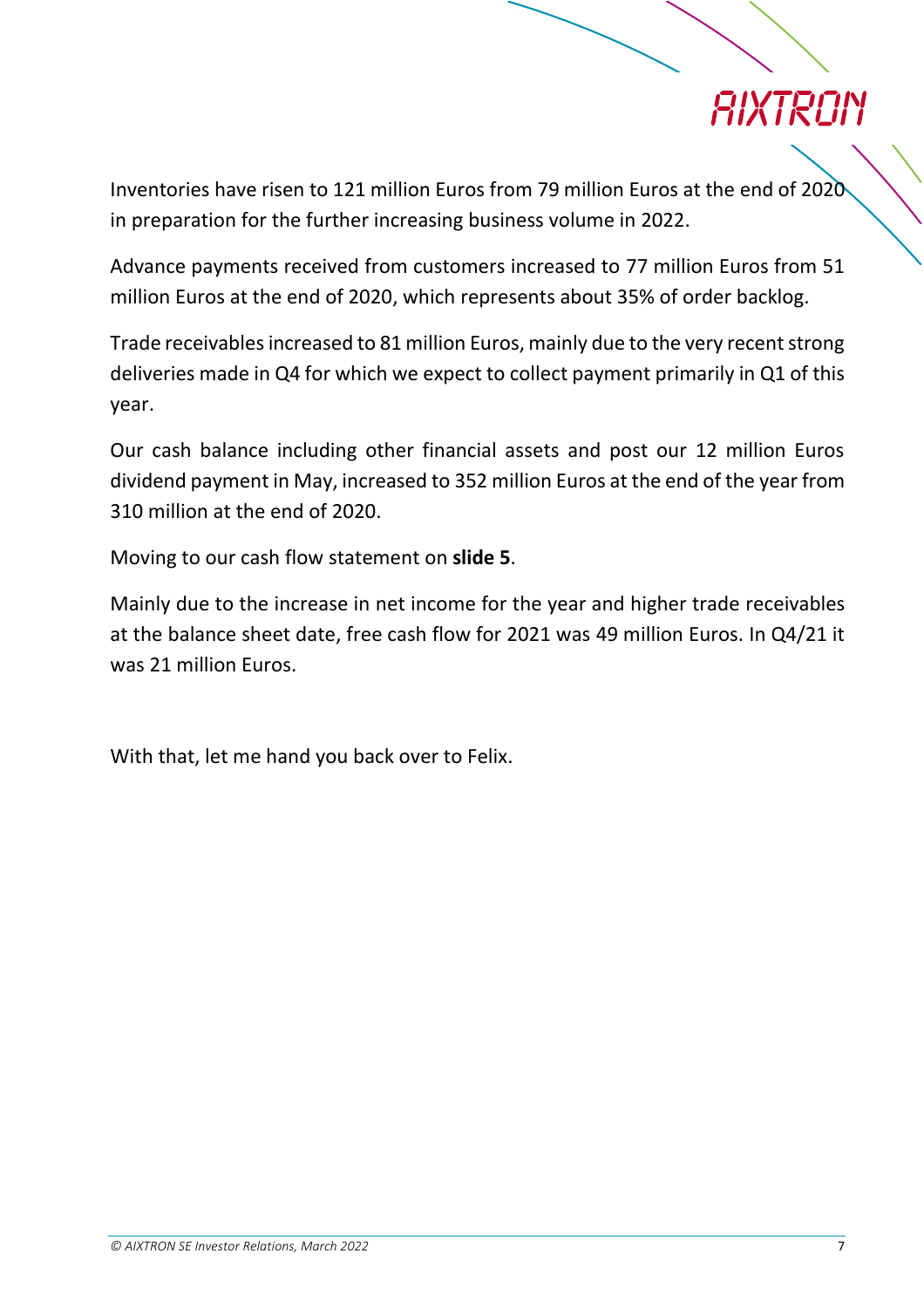### **Slide 6 –2021 Guidance**

#### **Dr. Felix Grawert**

*Executive Board*

Thank you, Christian.

before concluding with the outlook for the rest of the year, I would now like to give you a quick update on the key developments in our addressed markets.

#### **In all our addressed end-markets, we continue to see strong momentum.**

In 2021, our revenues in Power Electronics which includes the material systems GaN and SiC doubled year-on-year. Also revenues in Optoelectronics which included wireless and optical datacom, 3D sensing, and compound solar almost doubled yearon-year. Our LED related revenues went up by 39% compared to 2020. We see further growth potential in 2022 and beyond as the demand for our technologies is fueled by sustainability, electrification, and digitalization - all of which are global megatrends.

In **GaN power**, we are at the beginning of a multiyear growth cycle. GaN based power switches are being increasingly adopted for a widespread number of applications in the areas of IT infrastructure, renewable energies, data centers or white goods just to name some examples. Please remember that some time ago, we were only talking about fast chargers!

Some customers are even telling us, that their roadmaps have been pulled in by 2-3 years due to the acceleration of adoption. So overall, this market is developing very dynamically, and we are supporting large fab expansions of our existing customers while also supporting new entrants to this industry.

In **SiC power**, we are very pleased about the development of orders having accelerated in the course of 2021 to representing 15% of equipment orders in Q4/2021. And based on our current order pipeline, we expect this positive momentum to continue in 2022.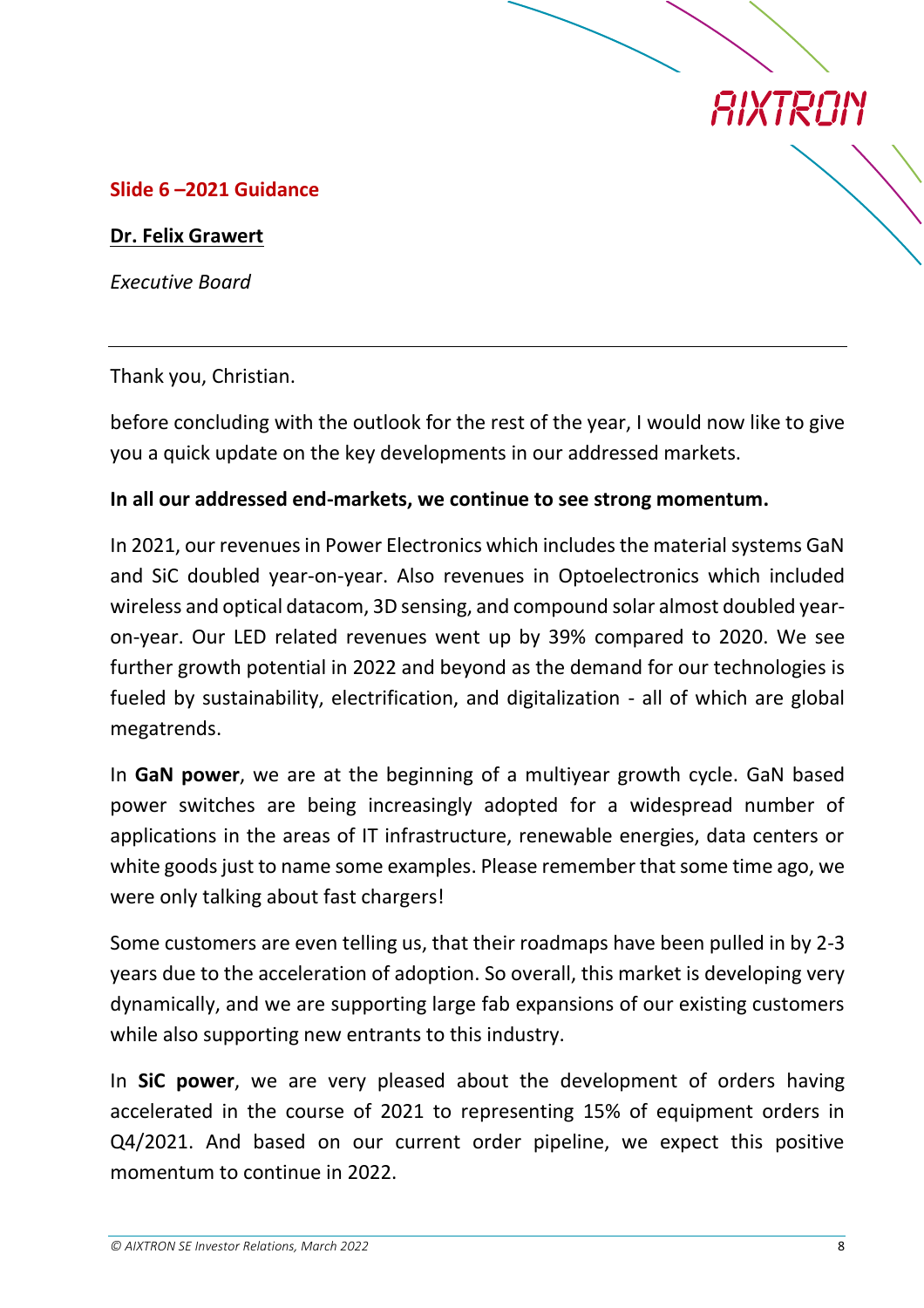Our new tool which is suitable for 6" and 8" wafers is getting great customer feedback and even though it is still in development, we are already receiving sizeable orders for it!

This makes us confident, that SiC based orders and revenues will already make a significant contribution to our business in 2022 – especially in the second half of the year – as we continue to be in contact with all industry players.

For **LED applications**, momentum also remains strong driven by the demand for redorange-yellow LEDs which are used in fine pitch displays but also in horticulture applications, such as indoor farming.

In **Micro LED**, we are part of major development projects of large consumer electronics players and LED specialists, such as HC SemiTek with whom we announced a collaboration yesterday. We get clear signals from customers that innovative displays of the next generation will be based on Micro LEDs, rather than OLED displays. This is very good news for us, as our MOCVD epi tools are very well positioned here and the same properties become relevant that make us so successful in GaN power and in lasers/VSCELs. Hence we have decided to close down our OLED subsidiary APEVA – but this is good news, as the alternative also brings us into the display market, but with a much stronger position right from the beginning! We expect a growing contribution of Micro LEDs to our orders already during 2022 with shipments taking place late this year or 2023.

You can see that we enjoy a very positive demand momentum from our addressed markets!

However, we continue to watch the development of the global supply situation very carefully and we remain to be ready to take measures if necessary.

With that, let me now present our 2022 guidance to you on **slide 6**.

First of all, it is important to note that our guidance is based on our 2022 budget exchange rate of 1.20 US-dollars to the Euro. In the quarters to come, revenues and profit margins will be reported based on actual exchange rates which may differ from our budget rate.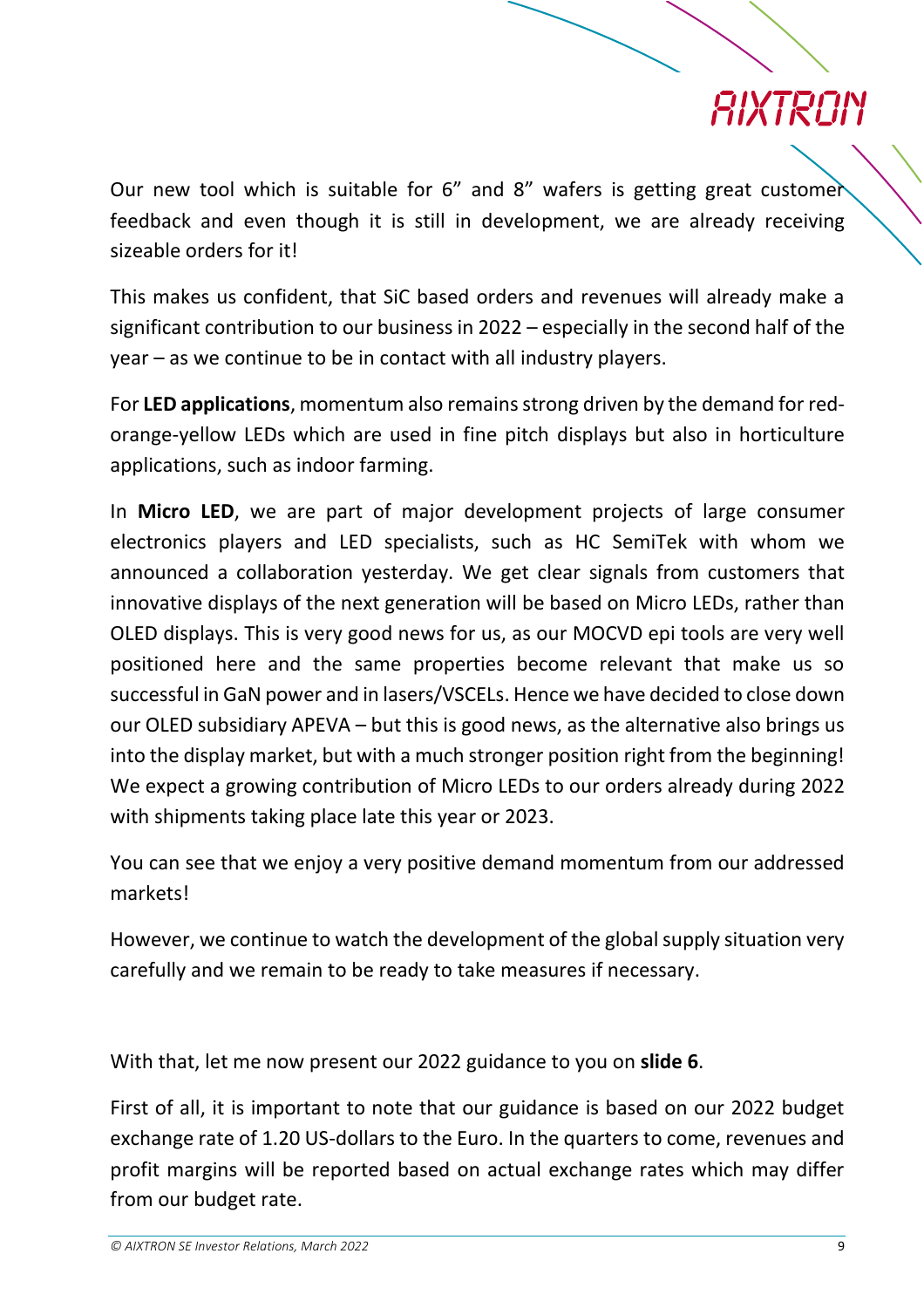So for 2022, **total orders** received are expected to rise further year-on-year to a range **between 520 and 580 million Euros** from the 497 million Euros worth of orders recorded during 2021.

With an opening backlog of 217 million Euros for 2022, we expect **revenues** in the year in a range **between 450 and 500 million Euros**, growing further from the 429 million Euros we have achieved in 2021.

We expect our **gross margin** to be **around 41%** and an **EBIT margin** in a range **between 21% and 23%.**

This guidance includes our R&D spending for the completion of the development of our next generation products as well as or activities to strengthen our organization in anticipation of further growth ahead.

We have made our guidance based on the assumption that our business will not be impacted by any global crisis or pandemic. In summary – we are looking forward to see another growth year in 2022, as the strong momentum driven by multiple end markets continues with the underlying trends being fully intact.

With that, I'll pass it back to Guido before we take questions.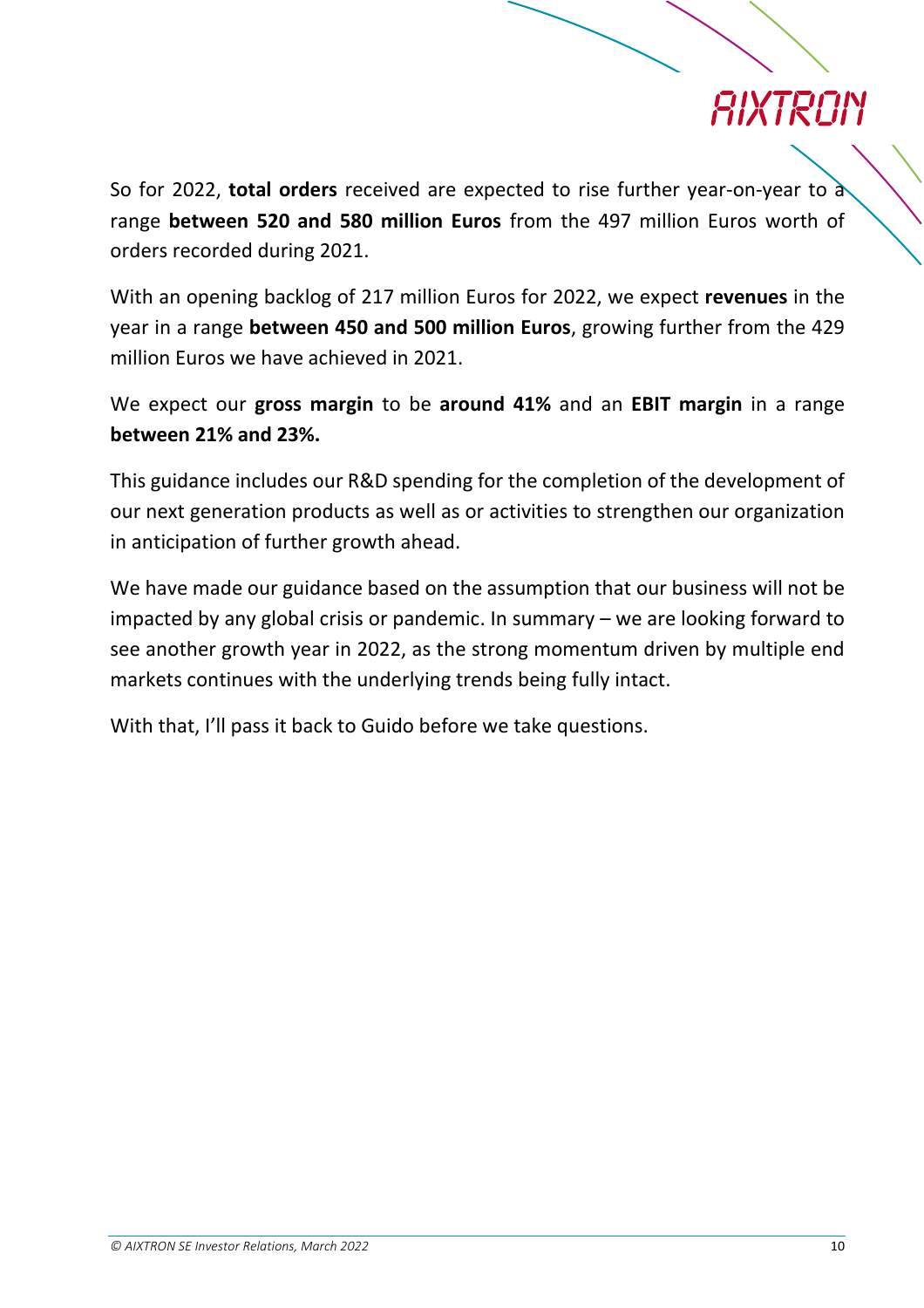

## **Guido Pickert**

#### *Investor Relations & Corporate Communications*

Thank you very much, Felix and Christian. Operator, we will now take questions, please.

### **Stephane Houri, ODDO BHF**

Yes. Good afternoon, everyone. My first question would be about the guidance for the orders for 2022, which is strong. Could you share with us what will be the proportion of each of your key markets in your guidance if silicon carbide will take a bigger share or if it will be still GaN related or even if Micro LED will start to take a share? And the second question is about the market share gains in silicon carbide. Just to know if you feel confident in gaining new significant customers already in 2022. Thank you very much.

#### **Felix Grawert**

Thank you for your questions. Let me come to the first part. The rough order intake split for 2022. We believe that in '22, half of the order intake will be from power electronics. About two-thirds of that Gallium nitride, one-third silicon carbide. The other half of the order intake is expected from optoelectronics. Within that, we expect a smaller portion to from lasers and VCSELs, another smaller portion from Telecom/Datacom. The remaining portion, we expect from the LED world. And here we expect a 50/50 split between Fine Pitch/Mini LED and 50% Micro LED. So far to the first part of your question.

Now to the second part of your question, which was on the silicon carbide market share gain. We can say that we are working very closely together with two of the very large players in this market. And from these very large players, we have received very sizable orders and we expect to receive additional very sizable orders throughout 2022.

At the same time, we have been qualified or are in the process of getting qualified from roughly 10 other customers in silicon carbide, who are not yet in today's group of the top five. Of course, all of them having the aspiration to rise to the top group. Overall, this is a pretty good pipeline of the overall market, given that we have been a new entrant and that we are gradually gaining market share. I see us on a good way forward.

## **Stephane Houri, ODDO BHF**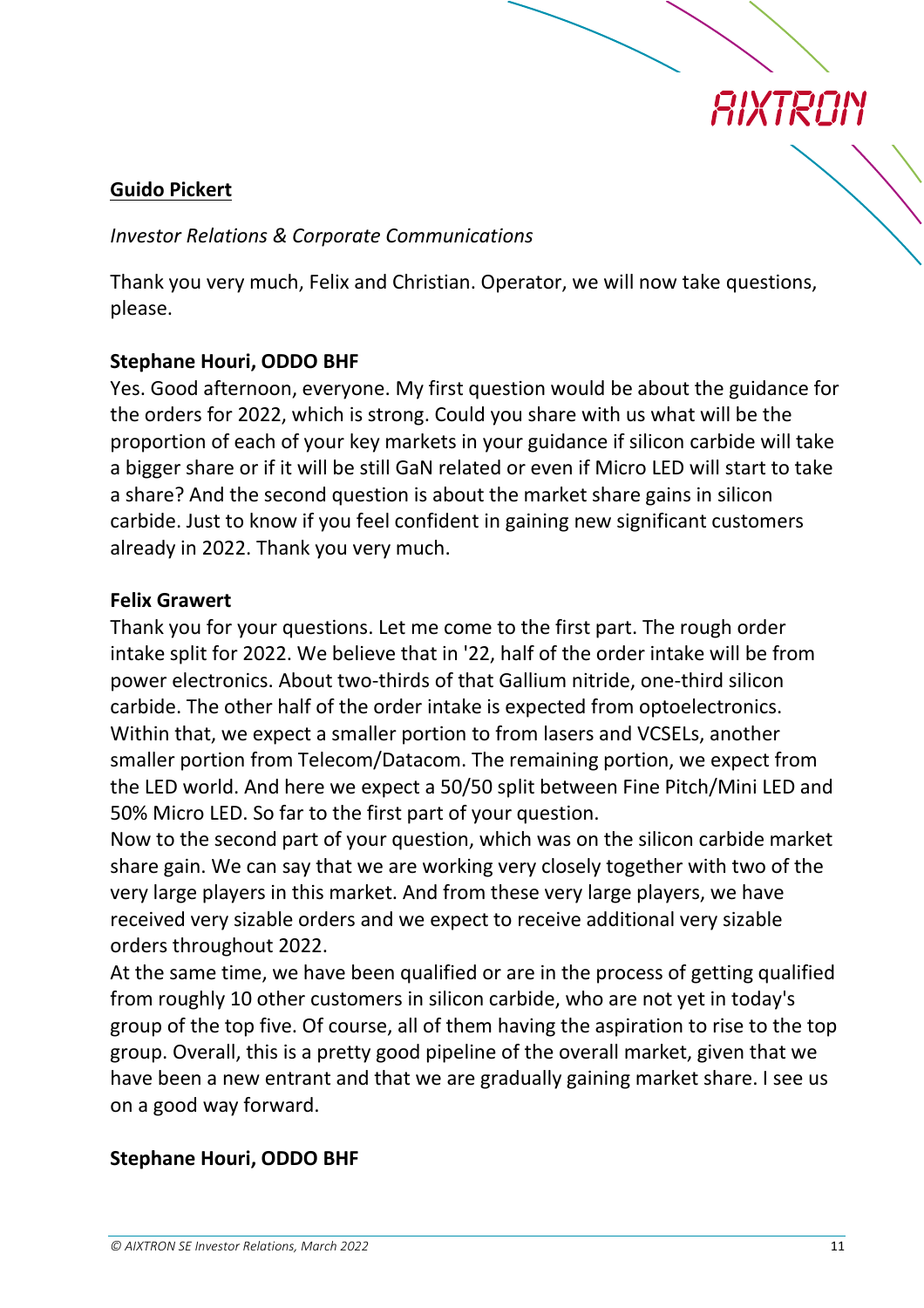

Just to confirm what you've just said. You have said that among the two key players in the markets, you have been qualified by two and you have received order from one, is that correct?

### **Felix Grawert**

We are working closely together with two of the very large players, have received volume orders from both and expect to receive additional large volume orders in '22.

## **Stephane Houri, ODDO BHF**

Okay. That's clear. Thank you very much.

## **Olivia Honychurch, Jefferies**

Hi there, thank you for taking my question. I've actually got a couple. One is on Micro LED and the other is on your margin guidance.

So on the Micro LED side, it's very exciting that the market seems to be adopting that technology quicker than you previously expected. And you've announced the contract with HC SemiTek yesterday. You've also just said on the call, that you expect shipments to start for Micro LED systems at the end of this year. My question really is, when exactly do you expect to receive commercial volume shipments for Micro LED? Is that something that we can think about happening as early as the end of this year, or will that commercial level be more of a 2023 story? And then, I'll just quickly go ahead on the margin guidance. 41% gross margin, this seems conservative given that you achieved 42% last year. What's stopping your margin from growing this year? Because given the fact that your product mix is becoming more favorable, and obviously, you're doing a lot of work on higher productivity systems. So I'm just trying to get my head around what exactly is stopping your margins from going up this year? Thank you.

## **Felix Grawert**

Thank you very much, Olivia, for the questions. I'll take the first one and Christian will take the second one. For Micro LEDs, we expect the volume ramp to be starting towards the end of 2022, sometime in the fourth quarter, and then to go on for the whole year of 2023 and to continue in '24. Christian, you take the margin topic?

## **Christian Danninger**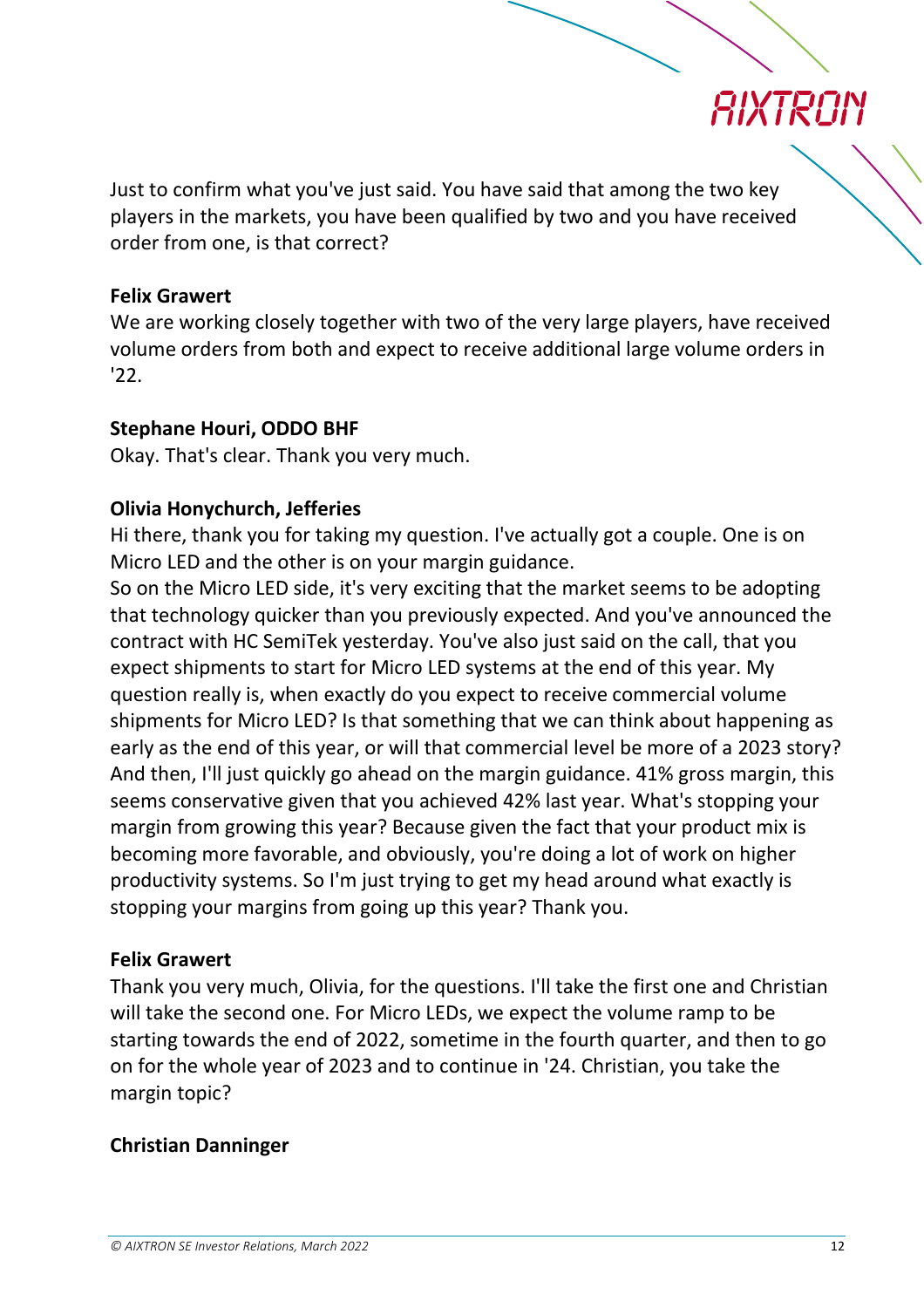Yes, the margin topic has two aspects. The gross margin will stay quite consistent. There are always product mix as well as currency effects affecting gross margin, that are not easy to predict precisely.

On an EBIT margin perspective, we are very committed to keep our R&D spend on a high level. And that impacts the translation of higher revenues into higher EBIT margin a bit, but this is quite consistent with last years. And we believe the investment into R&D is the best investment to make! That's why we continue keeping it at a high rate.

## **Felix Grawert**

Let me build on what Christian said with respect to the gross margin. Olivia, you also asked about our product mix? For sure, our new products come with much higher productivity, which is also reflected in the margin. But we continue to ship our current generation of tools, as well. Within the first half of the year, there will be one quarter where the product mix will still be largely comprised of older generation products with a lower gross margin. So in the course of the year, there will be quite some fluctuation in product mix and therefore also in gross margin which we have also seen in the past. But the overall trend, that our new products deliver significantly higher gross margins remains intact.

## **Olivia Honychurch, Jefferies**

Perfect. Thank you so much.

## **Uwe Schupp, Deutsche Bank**

Good afternoon gentlemen. Two for me as well. Firstly, a follow-up on the Micro LED topic. What products based on Micro LEDs should consumers and should we expect to see in shelves first, in terms of commercial products? In the past, you indicated that on the smaller display sizes, it would be smartwatches and on the larger side, it would be high-end televisions. Is that still the case, or do you see a change here in the potential applications? And secondly, Christian, can you update us on your foreign exchange exposure? I'm just trying to read that guidance and that margin guidance in particular, with the budget rate of the 120 that you have been alluding to. Thank you.

## **Felix Grawert**

Good question. The guidance we had given about the initial product for Micro LED is still fully intact. We expect that the first products will be smartwatches, then later high-end televisions, and then at the later stage, smartphones, AR/VR glasses,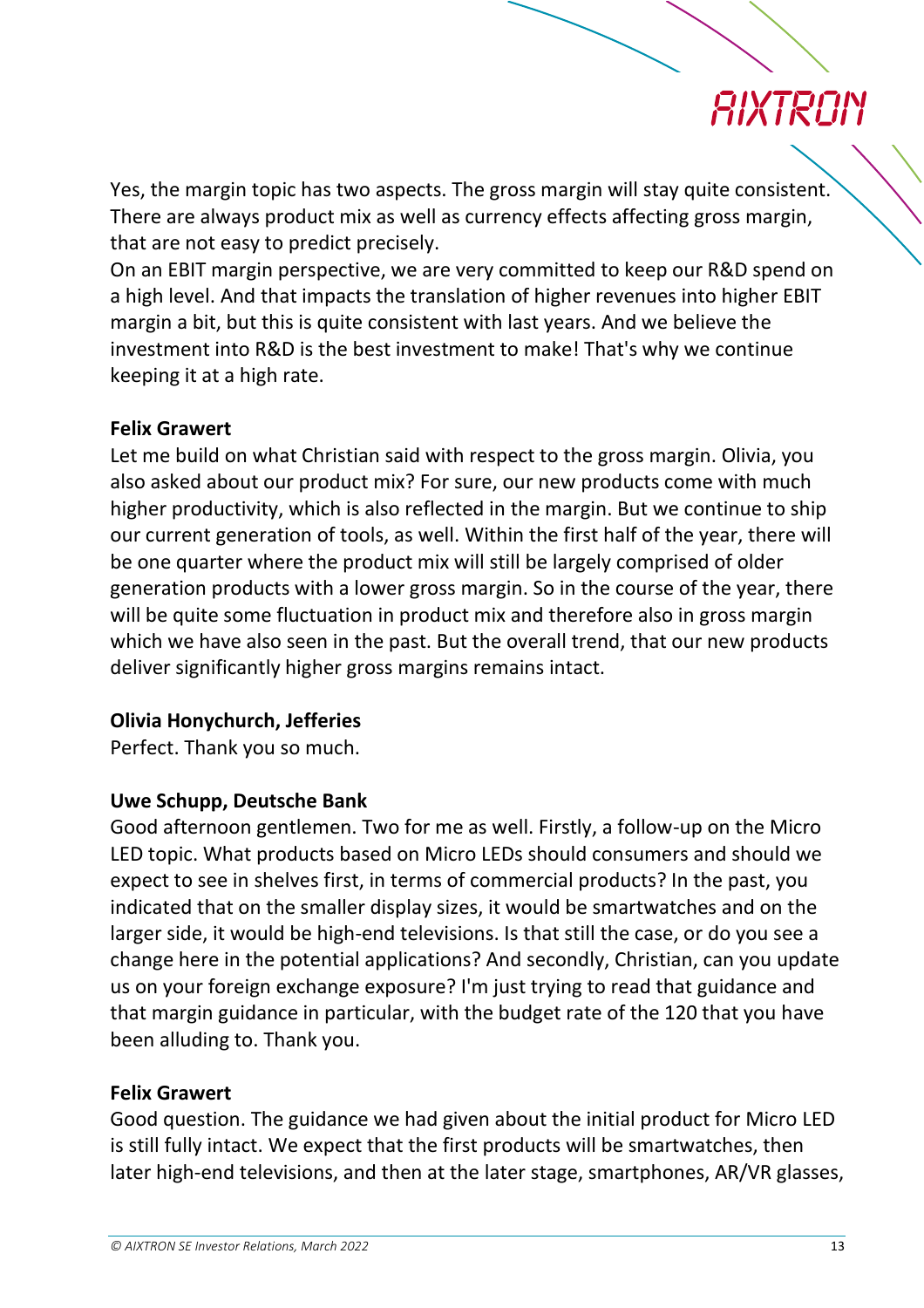

laptop displays and the maybe medium or large size, cheaper televisions. It will be a multiyear roadmap of different types of displays.

### **Uwe Schupp, Deutsche Bank**

And just the evergreen question that we have to ask on every conference call. Of the large Micro LED projects that you are seeing across the globe, do you believe that you are part of them, in 80%, 90% higher?

#### **Felix Grawert**

An exact quantified forecast might turn out wrong at some later time. I am saying this with a smile because I think many of the big consumer electronics players will try to run the projects in a stealth mode and we might not be aware of all of them. But I would clearly expect that we are part of many of these projects, given that we work with a sizeable number of consumer electronics players in large collaboration projects.

#### **Uwe Schupp, Deutsche Bank**

Thank you.

#### **Christian Danninger**

I'm happy to give you some insights on our U.S. dollar exposure. In the recent past, we run at a U.S. dollar revenue share of between 30% to 40%. That is always fluctuating little bit. It has been decreasing, but that is about the range. Consequently, as the U.S. dollar became stronger, we changed our budget rate to 1.20 USD/EUR for 2022. Recently, the actual rate is much more favorable. With that, I think you can run your numbers and quantify what a potential upside will be.

#### **Uwe Schupp, Deutsche Bank**

That's very helpful. And basically your cost exposure is still virtually 100% in Europe. Is that correct?

#### **Christian Danninger**

Maybe not 100% - but the USD exposure in our cost is minor.

#### **Uwe Schupp, Deutsche Bank**

That's very clear. Thank you.

#### **Charlotte Friedrichs, Berenberg**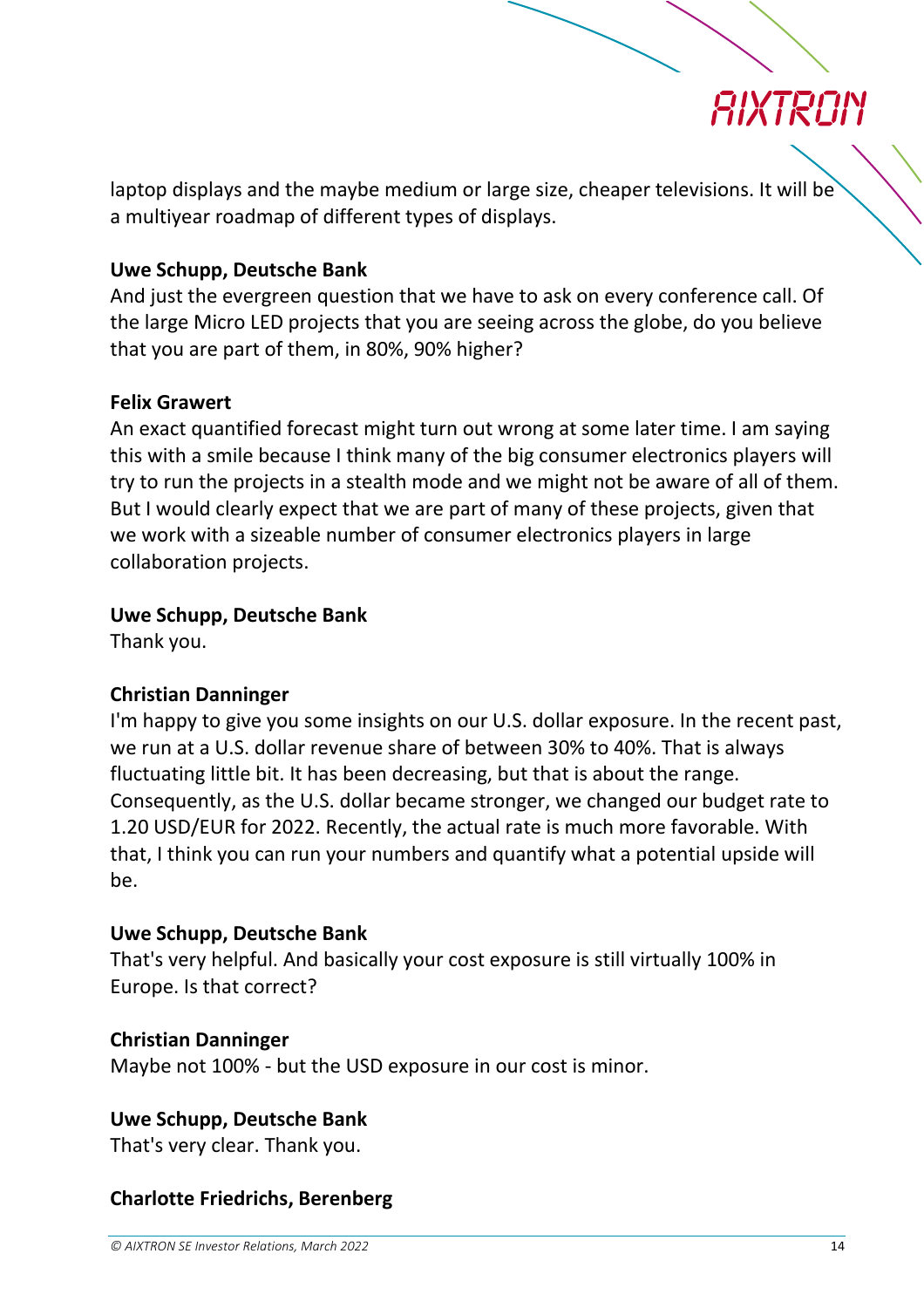Hello. Thank you for taking my questions. The first one would be around the quarterly phasing, both for the order intake and also for the shipments. Are you already seeing an uptick here in order intake in the first couple of months of the year now? And on the shipment side, should we expect again a year where shipments are largely geared towards the fourth quarter or is it going to be a little bit more even this time around? And then the second question would be on the cost development and procurement. Are you seeing any significant pressure here from input cost inflation or difficulties to procure certain components? Thank you.

## **Felix Grawert**

Thank you. Order intake is always a bit difficult to forecast as to when exactly the customer will be placing an order. We know that the base line of an exact quarter is a bit arbitrary. Let's get started with an assumption of an even order intake and be ready to expect some fluctuation around that. At this early stage in the year, I would not want to get more concrete. On the revenue side, we are not expecting to see such an extreme and pronounced peak towards the fourth quarter as we have seen it in the last year. However, we expect the revenues split to be a bit softer in the first half of the year and then a bit stronger towards the second half. So taking the midpoint of our guidance, you could take a couple of millions down for the first two quarters, and a couple of millions up on the second two quarters. We do not expect a repetition of the pattern we have seen in 2020. I hope that answers your question.

## **Charlotte Friedrichs, Berenberg**

Yes.

## **Felix Grawert**

Now to the second part of your question - cost of procurement and limitations of supply. Our supply chain is very well suitable of keeping up with the growth and with the demand. We work very closely with our suppliers, and we prepare them for the order volumes and support them when needed and very actively make sure that the supply capacities are provided for. We do not see bottlenecks or risks that would block us from achieving the guidance that we have given. In terms of cost, we are indeed expecting the cost of some of our procured items to go up. However, as our business is a very long-term forward-looking business, the purchase contracts for the material that we need for the 2022 revenue, have already been closed or have been quoted. Therefore, we do not see significant cost increases the year 2022. This means that our financial guidance and all its elements are based on the 2021 cost level. Looking further ahead into 2023, we do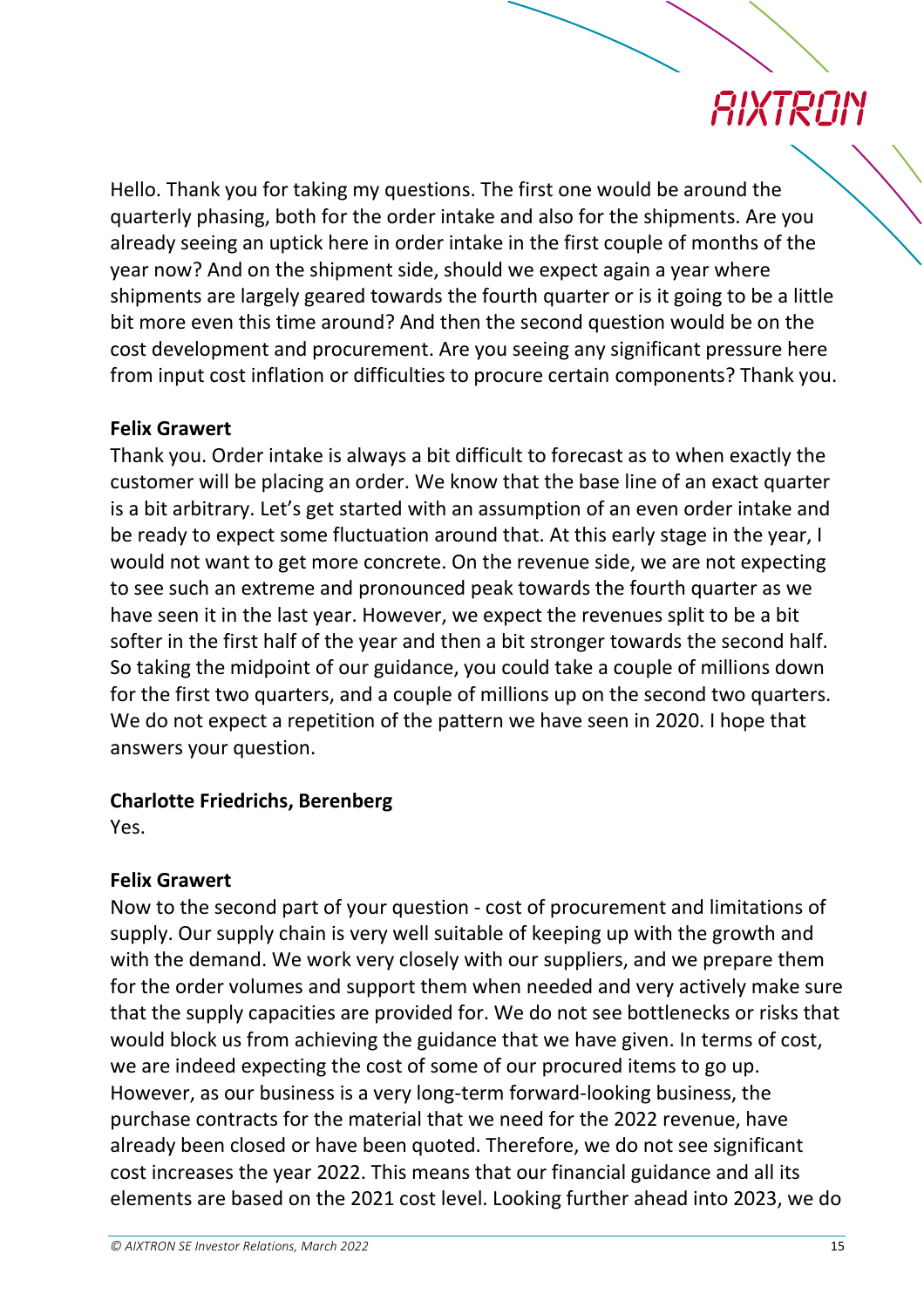

see a certain amount of cost increases, but we also expect us to be able to pass on large parts of such cost increases to our customer.

### **Charlotte Friedrichs, Berenberg**

Understood. And then a follow-up if I may. If I heard correctly, you said in the beginning that in your order intake in the fourth quarter about 15% was from silicon carbide. Did I hear that correctly? And can you give us the contribution of the other end markets?

### **Felix Grawert**

Yes, in the fourth quarter of '21, we had a sizable amount of Silicon Carbide orders, about a quarter of orders was from GaN power.

In addition, we also had quite sizable Micro LED orders, quite sizable fine pitch LED orders and orders from the telecom/datacom area. Maybe, let's put them all on an equal level.

### **Jürgen Wagner, Stifel**

Good afternoon. Thank you for letting me on. What is the split of your equipment on the backlog? I mean amongst the products you've just mentioned and to follow-up on your Micro LED comments earlier, how much Micro-LED orders are included in your order guidance for '22? Thank you.

#### **Felix Grawert**

For the backlog, I don't have the information at hand.

I think for the current year 2022, about half of our order intake we're expecting to be from optoelectronics side. And out of this, Micro LED could be around 1/3.

## **Jürgen Wagner, Stifel**

Okay. Good. Thank you.

#### **Janardan Menon, Jefferies**

Hi. I just wanted to follow up actually on the Micro LED Topic. Is the momentum you described for 2022 from one customer who is going to start commercializing by the end of this year, or is the commercialization quite broad and you're seeing quite a few customers reaching the commercialization stage and starting commercializing from the end of this year?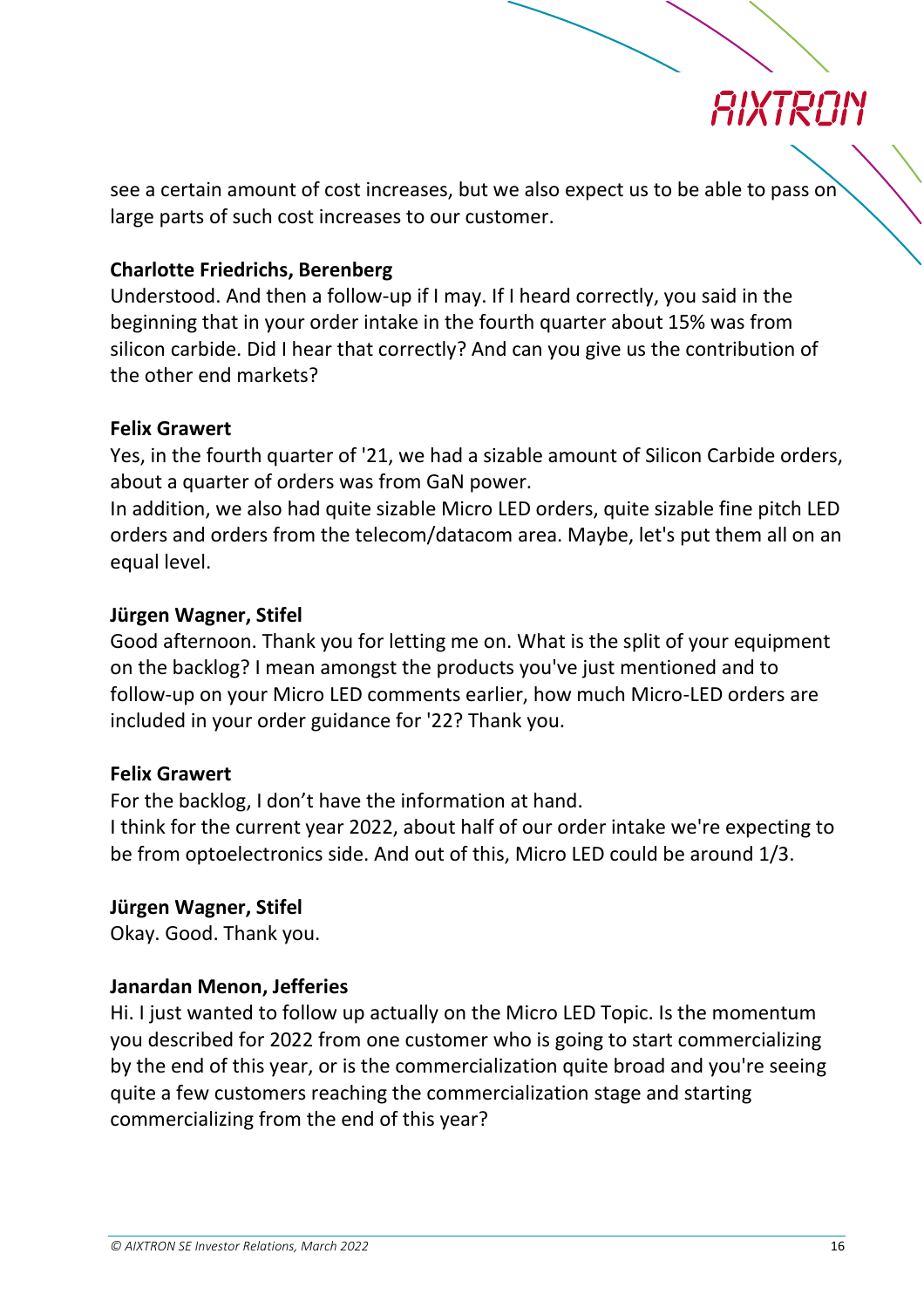## *RIXTRAIN*

### **Felix Grawert**

That's a very good question. As mentioned before are we working together with multiple customers and the orders we have received in '21 and before, were also coming from multiple customers. We're aware of one customer who is starting with a very concrete plan. I think other customers are still in the preparation phase, and I would expect them to kick in throughout 2023. But my comment on the Micro LED customer, referred to a single customer that starts ramping.

### **Janardan Menon, Jefferies**

And then just going back to your silicon carbide answer. Just to clarify, so are you saying that you are working closely with two large customers, who will place or are placing volume orders this year? But you've already got orders from two large customers so it's two plus two is four totally of the large incumbent players? Is that the correct way to understand this? And the two that you've already got orders, does that include your traditional big customer in North America?

#### **Felix Grawert**

I mentioned that we have received volume orders from two of the very big SiC device makers. And we expect further orders to be placed in line with the execution of their volume ramp plans. At the same time, we are closely working and have received orders and also expect to receive further orders with roughly 10 other customers. So we are getting into a broad adoption of our tool into the market. And it is continuing during 2022 and will be gaining further momentum in 2023. Overall it's a very good moment for us to gain market share.

#### **Janardan Menon, Jefferies**

OK, so of the two large customers, you already had one already. So you've added one more into a firm order category. Is that the correct way to think about it?

## **Felix Grawert**

Absolutely.

**Janardan Menon, Jefferies** Understood. Thank you

## **Guido Pickert**

*Investor Relations & Corporate Communications*